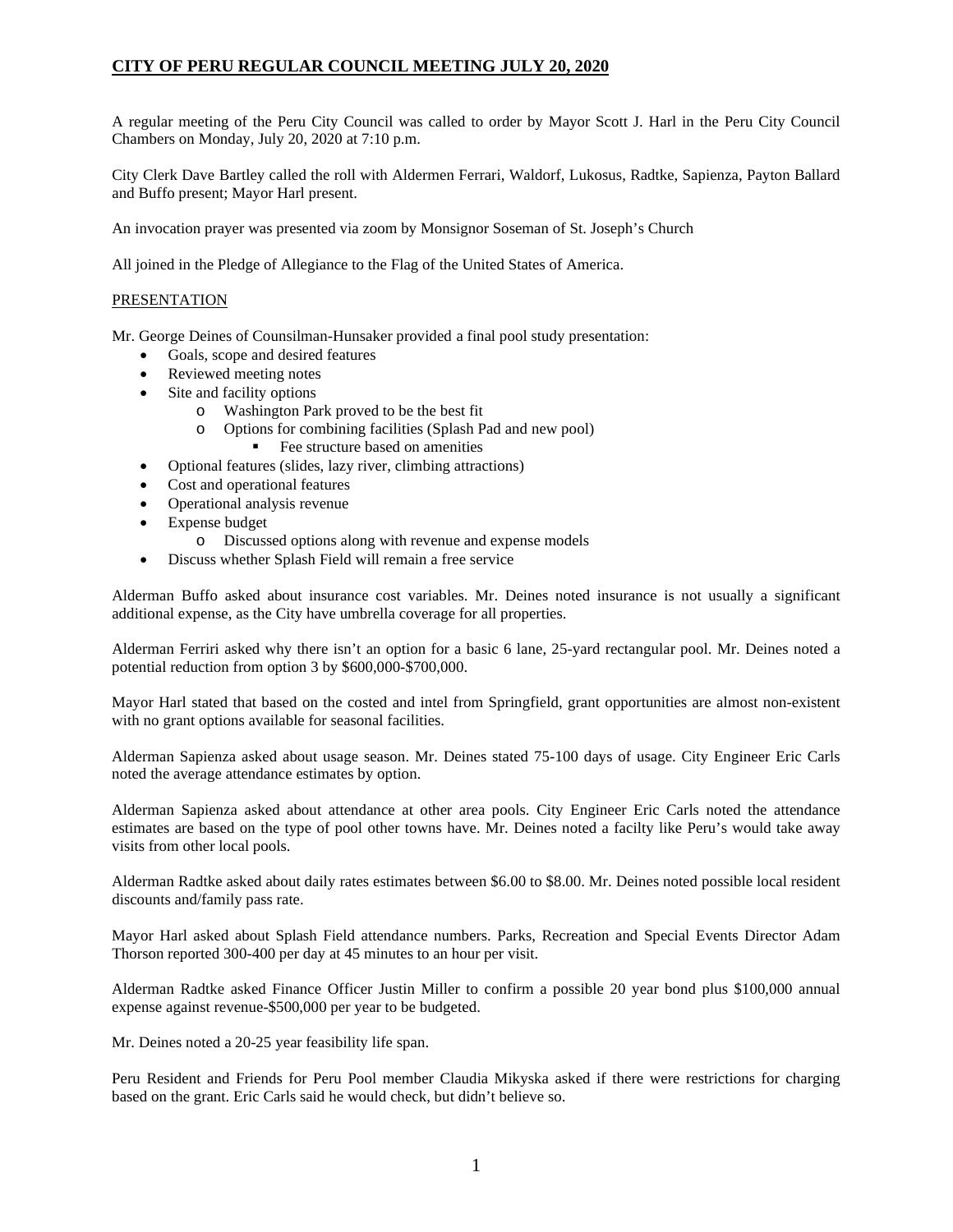## PUBLIC COMMENT

## MINUTES

Mayor Harl presented the minutes of the Regular Meeting of June 6, 2020. Alderman Waldorf made a motion that the minutes be received and placed on file. Alderman Buffo seconded the motion; motion carried.

## FINANCIAL REPORTS

Mayor Harl presented the General Fund And Miscellaneous Funds Report For April 2020; Sales, Home Rule, Use And Telecommunication Tax Receipts For April 2020 and Utility Fund Report For April 2020. Alderman Radtke made a motion the reports be received and placed on file. Alderman Radtke noted the 16% reduction in sales tax and 20% reduction in home rule tax. Alderman Payton seconded the motion; motion carried.

## ACTIVITY REPORTS

Mayor Harl presented the Peru Police Department Report for June 2020 and Peru Volunteer Ambulance Service Monthly Report for June 2020. Alderman Buffo made a motion the report be received and placed on file. Alderman Ballard seconded the motion; motion carried.

# FINANCE AND SAFETY COMMITTEE

Alderman Buffo presented the following disbursements for payment on July 22, 2020:

| <b>FUND NAME</b>    | <b>TOTAL EXPENSES</b> |
|---------------------|-----------------------|
| General Fund        | \$371,093.04          |
| Insurance Fund      | 58,952.83             |
| Garbage Fund        | 68,306.40             |
| <b>Utility Fund</b> | 2,214,680.94          |
| Landfill Fund       | 904.11                |
| Airport Fund        | 2,962.46              |
| Total               | \$2,716,899.78        |

Alderman Buffo made a motion that the report be received, placed on file and the bills be paid in the usual manner. Alderman Payton seconded the motion. City Clerk Dave Bartley called the roll with Aldermen Ferrari, Waldorf, Lukosus, Radtke, Sapienza, Payton, Ballard and Buffo voting aye; motion carried.

Alderman Radtke made a motion to approve \$150.00 donation to North Central ART Works for bird house display at Centennial Park. Alderman Sapienza seconded the motion. City Clerk Dave Bartley called the roll with Aldermen Ferrari, Waldorf, Lukosus, Radtke, Sapienza, Payton, Ballard and Buffo voting aye; motion carried.

### PUBLIC SERVICES COMMITTEE

Alderman Lukosus made a motion to approve airport T-hangar drainage improvements to the lowest responsible bidder John Pohar and Sons in the amount of \$34,880.00. Alderman Waldorf seconded the motion. City Engineer Eric Carls noted a long term drainage issues. City Engineer Eric Carls noted there were three total bidders, Illinois Valley Excavating, R&R Landscaping and John Pohar and Sons.City Clerk Dave Bartley called the roll with Aldermen Ferrari, Waldorf, Lukosus, Radtke, Sapienza, Payton, Ballard and Buffo voting aye; motion carried.

Alderman Lukosus made a motion to purchase Fault Wizard for Electric Department from Anixter in the amount of \$13,500.00. Alderman Waldorf seconded the motion. City Clerk Dave Bartley called the roll with Aldermen Ferrari, Waldorf, Lukosus, Radtke, Sapienza, Payton, Ballard and Buffo voting aye; motion carried.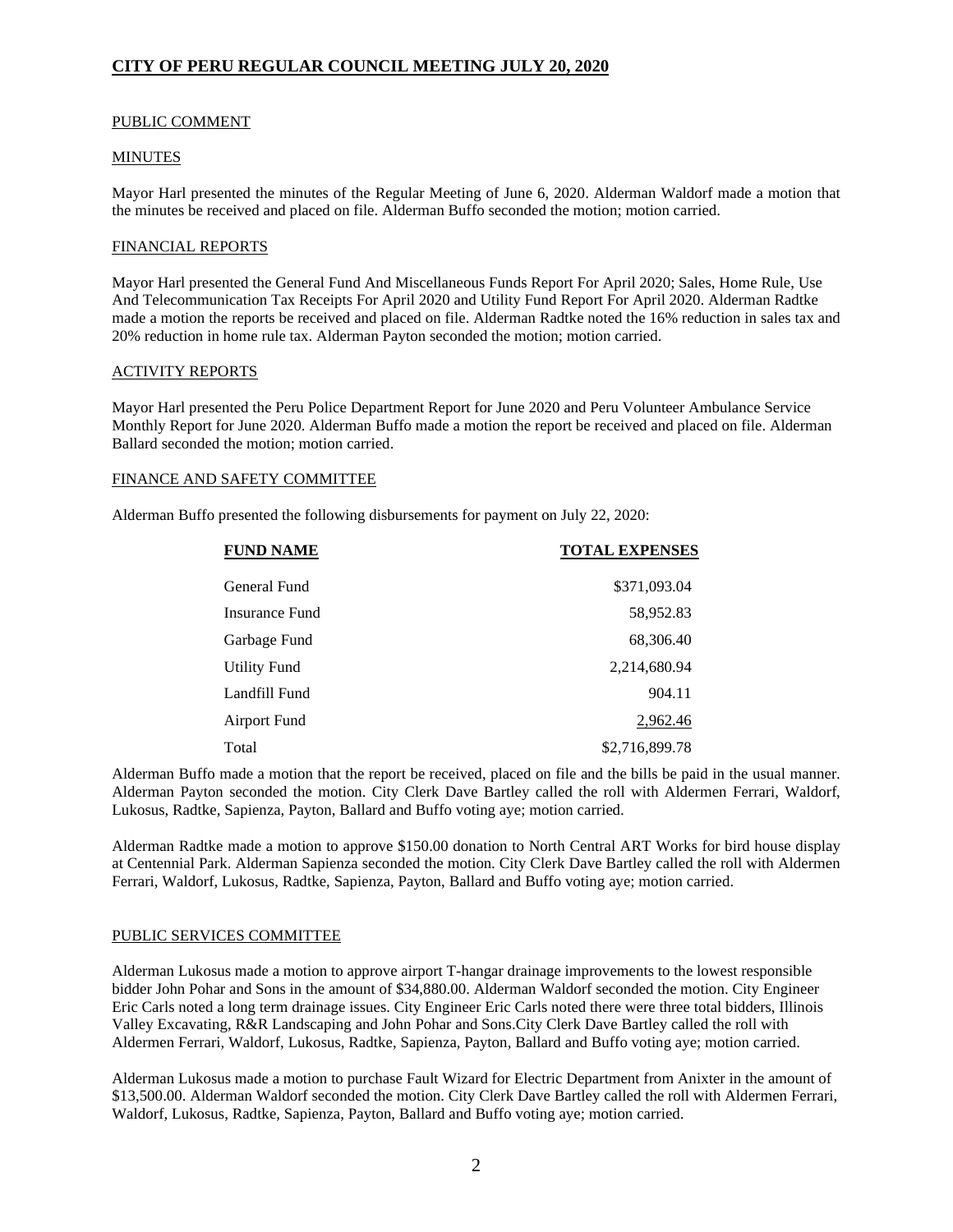Alderman Buffo made a motion to authorize the City Engineer to seek bids for the 6th Street Water Main Improvement project (from Henry Street to Church Street). Alderman Lukosus seconded the motion. City Engineer Eric Carl noted the removal of brick road, curb-to-curb. City Clerk Dave Bartley called the roll with Aldermen Ferrari, Waldorf, Lukosus, Radtke, Sapienza, Payton, Ballard and Buffo voting aye; motion carried.

Alderman Ferrari made a motion to approve quote from Universal Asphalt & Excavating in the amount of \$12,510.00 for additional various water main break patch work. Alderman Ballard seconded the motion. City Clerk Dave Bartley called the roll with Aldermen Ferrari, Waldorf, Lukosus, Radtke, Sapienza, Payton, Ballard and Buffo voting aye; motion carried.

Alderman Waldorf made a motion to authorize the City Engineer to seek bids for the 2nd Street Water Main Improvement project (from Fulton Street to Peoria Street). Alderman Sapienza seconded the motion. City Engineer Eric Carl noted the removal of brick road, curb-to-curb. City Clerk Dave Bartley called the roll with Aldermen Ferrari, Waldorf, Lukosus, Radtke, Sapienza, Payton, Ballard and Buffo voting aye; motion carried.

Alderman Ballard made a motion to approve quote from Valley Appliance Sales Co. in the amount of \$11,199.00 for new cemetery mower. Alderman Waldorf seconded the motion. City Clerk Dave Bartley called the roll with Aldermen Ferrari, Waldorf, Lukosus, Radtke, Sapienza, Payton, Ballard and Buffo voting aye; motion carried.

Alderman Ballard made a motion to approve quote from Putnam County Painting Inc. in the amount of \$19,840.00 for line striping of two basketball courts and three pickleball courts. Alderman Waldorf seconded the motion. City Clerk Dave Bartley called the roll with Aldermen Ferrari, Waldorf, Lukosus, Radtke, Sapienza, Payton, Ballard and Buffo voting aye; motion carried.

## REPORT OF CITY ATTORNEY/ORDINANCES AND RESOLUTIONS

Corporate Counsel Scott Schweickert presented the minutes of the Planning/Zoning Commission hearing held on July 8, 2020 concerning the petition of the City of Peru for property located on the west end of Peru along U.S.. Route 6, Peru, IL. Alderman Buffo made a motion the minutes be received, placed on file and concur with the recommendation. Alderman Lukosus seconded the motion; motion carried.

Corporate Counsel Scott Schweickert presented a proposed ordinance entitled:

# **ORDINANCE NO. 6491**

# **AN ORDINANCE REZONING CERTAIN PROPERTY GENERALLY LOCATED ON THE WEST END OF PERU ALONG U.S. ROUTE 6 AS SOUGHT BY THE PETITION OF THE CITY OF PERU**

Alderman Lukosus made a motion the ordinance be adopted as written and read. Alderman Buffo seconded the motion. City Clerk Dave Bartley called the roll with Aldermen Ferrari, Waldorf, Lukosus, Radtke, Sapienza, Payton, Ballard and Buffo voting aye; motion carried.

Corporate Counsel Scott Schweickert presented a proposed resolution entitled:

### **RESOLUTION NO. 2020-23**

# **RESOLUTION AUTHORIZING THE PURCHASE OF REAL ESTATE FROM WALTER W. HALM, JR. AND JAY W. HALM (709 FULTON STREET, PERU, IL)**

Alderman Waldorf made a motion the resolution be adopted as written and read. Alderman Sapienza seconded the motion. City Clerk Dave Bartley called the roll with Aldermen Ferrari, Waldorf, Lukosus, Radtke, Sapienza, Payton, Ballard and Buffo voting aye; motion carried.

Corporate Counsel Scott Schweickert presented a proposed resolution entitled:

### **RESOLUTION NO. 2020-24**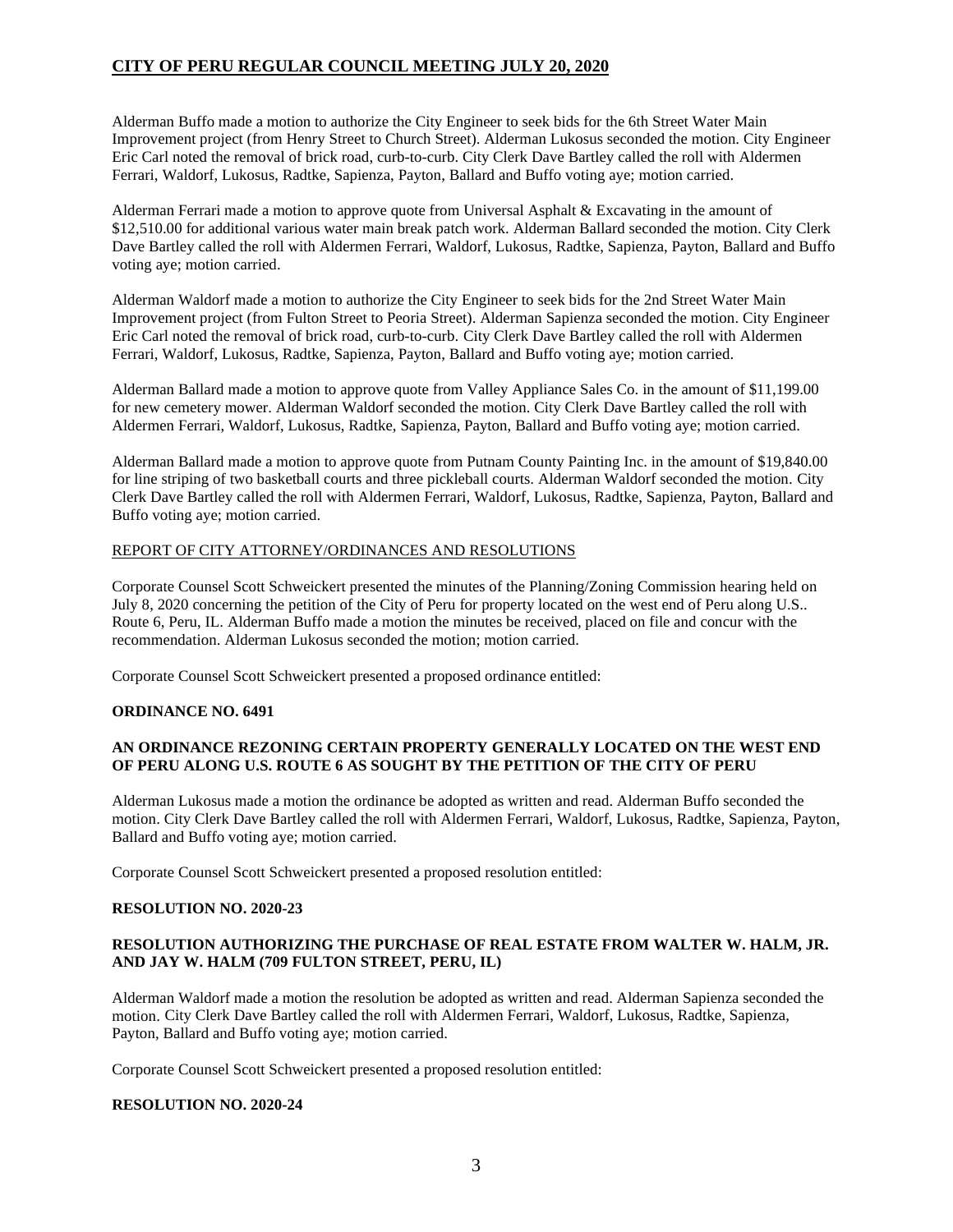# **RESOLUTION AUTHORIZING EXECUTION OF A TERMINATION AND RELEASE AGREEMENT WITH CELLCO PARTNERSHIP d/b/a VERIZON WIRELESS**

Alderman Radtke made a motion the resolution be adopted as written and read. Alderman Buffo seconded the motion. Corporate Counsel Scott Schweickert stated the language in this ordinance should have been included in the sale to American Tower. City Clerk Dave Bartley called the roll with Aldermen Ferrari, Waldorf, Lukosus, Radtke, Sapienza, Payton, Ballard and Buffo voting aye; motion carried.

Corporate Counsel Scott Schweickert provided the following house demo report:

- 1528 Pulaski Street-in legal federal proceedings
- 1224 Plum Street-Trollinger properties all under contract
- 910 Plain Street-Trollinger properties all under contract
- 1915 Rock Street-Trollinger properties all under contract
- 5<sup>th</sup> and Grant Street-sold to neighbor after taxes under…….

### PROCLAMATIONS

### UNFINISHED BUSINESS

### NEW BUSINESS

Parks, Recreation and Special Events Director Adam Thorson reminded the council about the upcoming Music in the Park on Friday, July 24<sup>th</sup> from 6:00 p.m. to 9:00 p.m. and again next Friday, July 31<sup>st</sup> from 6:00 p.m. to 9:00 p.m.

Mayor Harl commented that the building came with the substation

### PETITIONS AND COMMUNICATIONS

City Clerk Dave Bartley presented a petition from Robert Grivetti of Machinery Parts Warehouse seeking variances for property located at 2702 May Road. Alderman Payton made a motion the petition be received, placed on file and referred to the Planning/Zoning Commission for review and recommendation. Alderman Lukosus seconded the motion; motion carried.

City Clerk Dave Bartley presented a petition from Douglas and Cynthia Thurman seeking variances for property located at 2201 Rock Street. Alderman Payton made a motion the petition be received, placed on file and referred to the Planning/Zoning Commission for review and recommendation. Alderman Radtke seconded the motion; motion carried.

City Clerk Dave Bartley presented a petition from Stephen and Meg Kowalczyk seeking variances for property located at 1428 Rock Street. Alderman Payton made a motion the petition be received, placed on file and referred to the Planning/Zoning Commission for review and recommendation. Alderman Buffo seconded the motion; motion carried.

City Clerk Dave Bartley presented a communication from David and Penelope Tarnowski of 1802 Prospect Ave. requesting permission to block off 13th Street from Prospect Street to end of property from 4pm to 11pm for a family party. Alderman Ferrari made a motion the communication be received, placed on file, permission granted and follow social distancing protocols. Alderman Ballard seconded the motion; motion carried.

Mayor Scott Harl presented a communication from Gary Hammers regarding 1830 4<sup>th</sup> Street asking for confirmation from the council acknowledging he fulfilled the agreement to renovate and remodel the property within one year. Mr. Hammers stated he spent over \$300,000 renovating the property. Mayor Harl stated the former property was disgusting. Mayor Harl stated that one item that really stuck with you was there were young children's clothes and shoes and whatnot scattered around and there was a bathroom, where the pets used the bathroom because nobody would apparently take them somewhere else to use a bathroom. Mayor Harl stated it's absolutely beautiful right now. Alderman Sapienza stated he used to walk past that several times a week, and to walk on the side of the street that that building was on, was difficult because there was usually garbage that flowed out onto the sidewalk. Alderman Sapienza stated the people that were there looked funny when you walked past, you really had to think